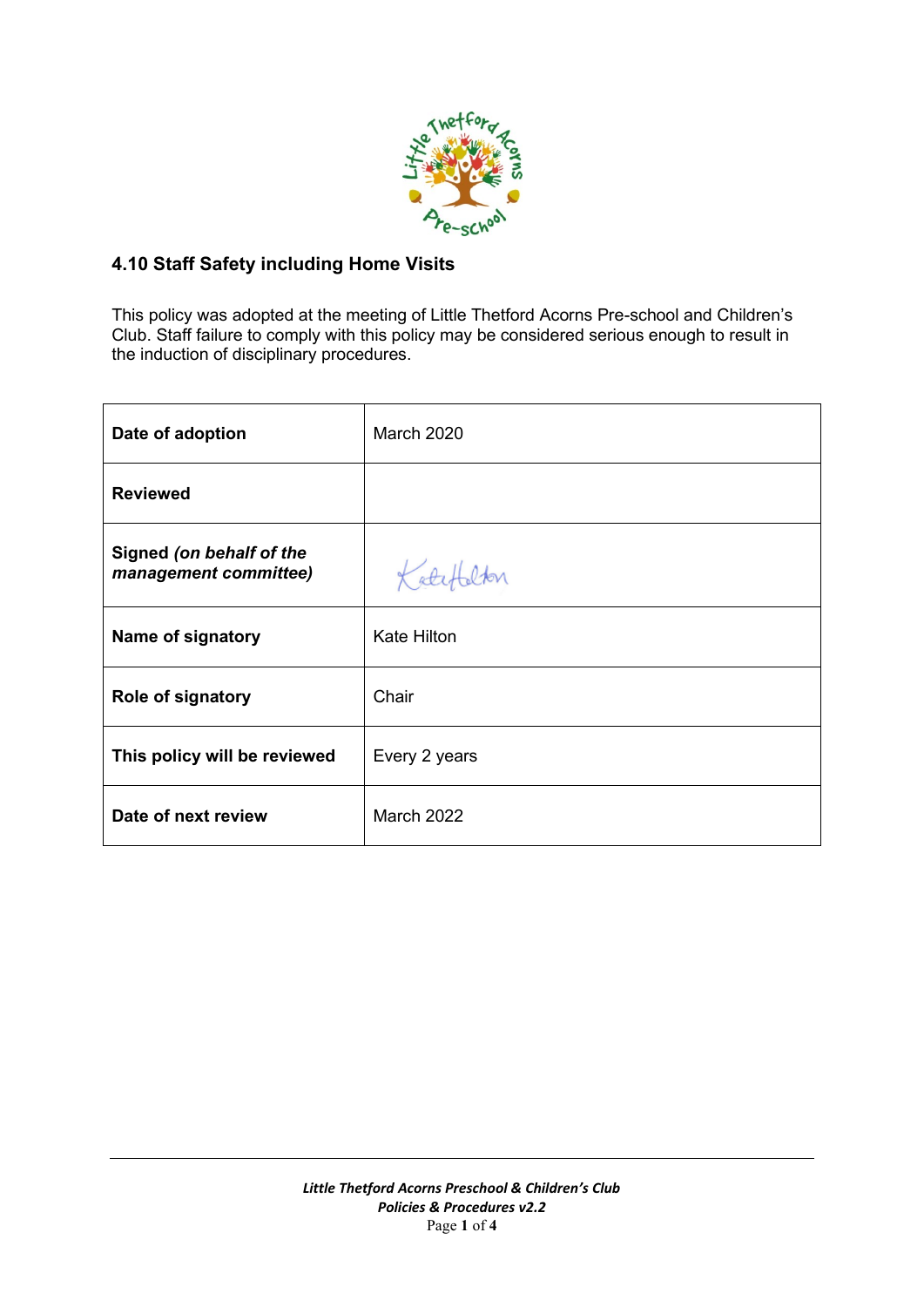# **4.10 Staff personal safety including home visits**

# **Safety and suitability of premises, environment and equipment**: **Safety**

Providers must take reasonable steps to ensure the safety of children, staff and others on the premises

### **Policy statement**

This setting believes that the health and safety of all staff is of paramount importance and that all staff have the right to work in a safe environment. We support safe working both on and off the premises, acknowledging the needs and diversity of children and their family.

## **Procedures**

#### *General*

- All staff in the building early in the morning, or late in the evening, ensure doors and windows are locked ie before 8.30am and or after 5.30pm.
- Where possible, at least the first two members of staff to arrive in the building arrive together, and the last two members of staff in the building leave together.
- Visitors are generally only allowed access with prior appointments and only admitted once their identity has been verified.
- **■** Minimal petty cash is kept on the premises.
- When taking cash to the bank, members of staff are aware of personal safety. Managers carry out a risk assessment and develop an agreed procedure appropriate to the setting, staff and location.
- **■** Members of staff make a note in the diary of meetings they are attending, who they are meeting and when they are expected back.
- **■** Managers have good liaison with local police and ask for advice on safe practice where there are issues or concerns.

#### *Home visits*

Where staff members conduct home visits, this is done at the manager's discretion and the following health and safety considerations apply:

Prior to a home visit the key person and manager undertake a risk assessment that is specific to the visit being undertaken.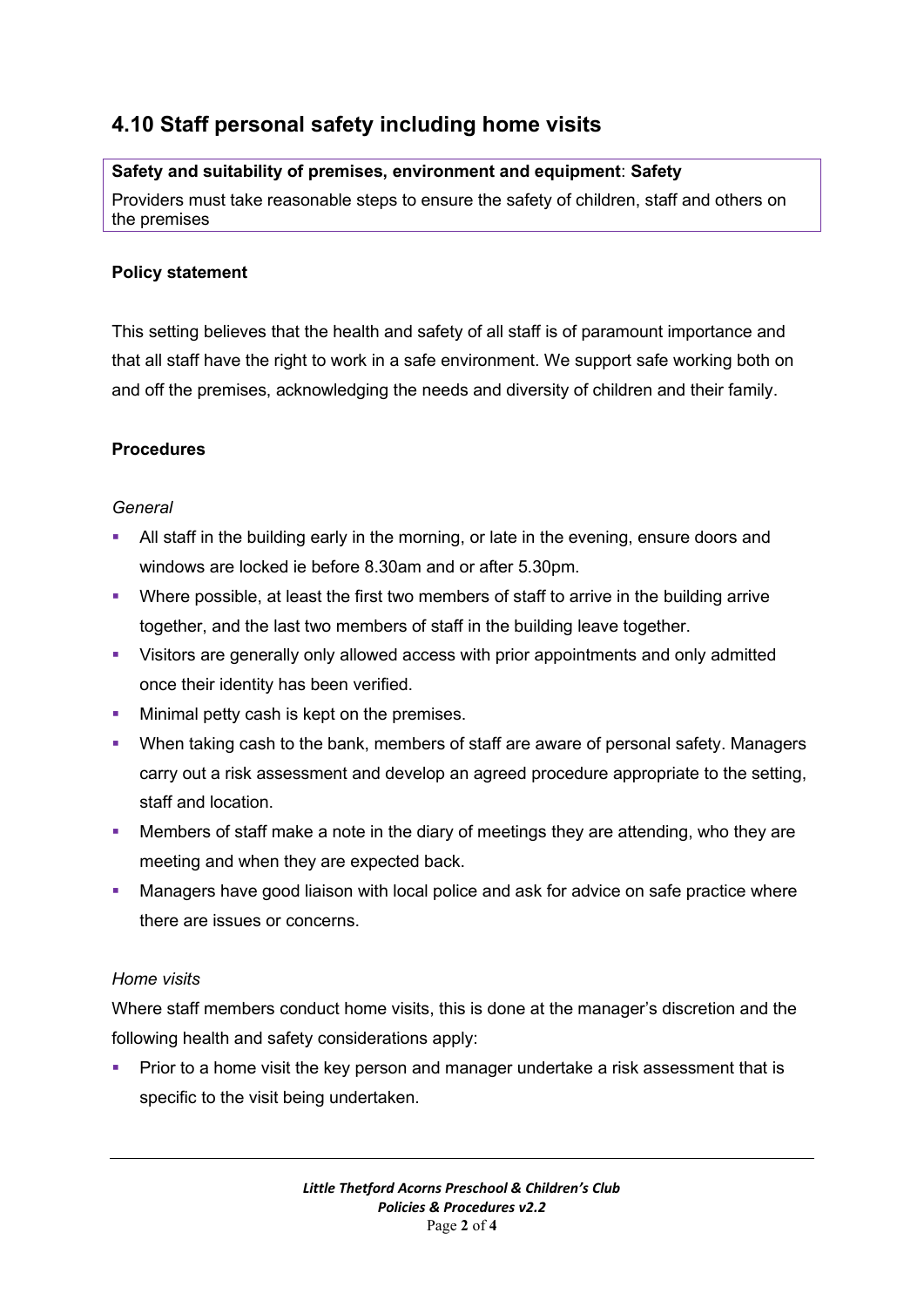- **•** Members of staff will only do home visits in pairs usually the manager or a Committee member with the key person.
- Each home visit is recorded in the diary with the name and address of the family being visited, prior to the visit taking place.
- Staff alert an agreed contact person in the setting when they are leaving to do the home visit and advise on their expected time of return.
- **·** If there is any reason for staff to feel concerned about entering premises, they do not do so, for example, if a parent appears drunk.
- **Members of staff carry a mobile phone when going out on a home visit.**
- **E** Staff identify an emergency word/phrase, which is made known to all staff in the setting, so that if they feel extremely threatened or in danger on a home visit they can covertly alert other members of staff via a telephone call to the situation. Use of the agreed word/phrase will initiate an immediate 999 call to be made.
- **.** If staff do not return from the home visit at the designated time, the contact person attempts to phone them and continues to do so until they make contact.
- **.** If no contact is made after a reasonable amount of time has passed, the contact person rings the police.

#### *Dealing with agitated parents in the setting*

- **.** If a parent appears to be angry, mentally agitated or possibly hostile, two members of staff will lead the parent away from the children to a less open area, but will not shut the door behind them.
- **•** If the person is standing, staff will remain standing.
- **Members of staff will try to empathise and ensure that the language they use can be** easily understood.
- Staff will speak in low, even tones, below the voice level of the parent.
- Members of staff will make it clear that they want to listen and seek solutions.
- **.** If the person makes threats and continues to be angry, members of staff make it clear that they will be unable to discuss the issue until the person stops shouting or being abusive, while avoiding potentially inflammatory expressions such as 'calm down' or 'be reasonable'.
- **•** If threats or abuse continues, members of staff will explain that the police will be called and emphasise the inappropriateness of such behaviour in front of children.